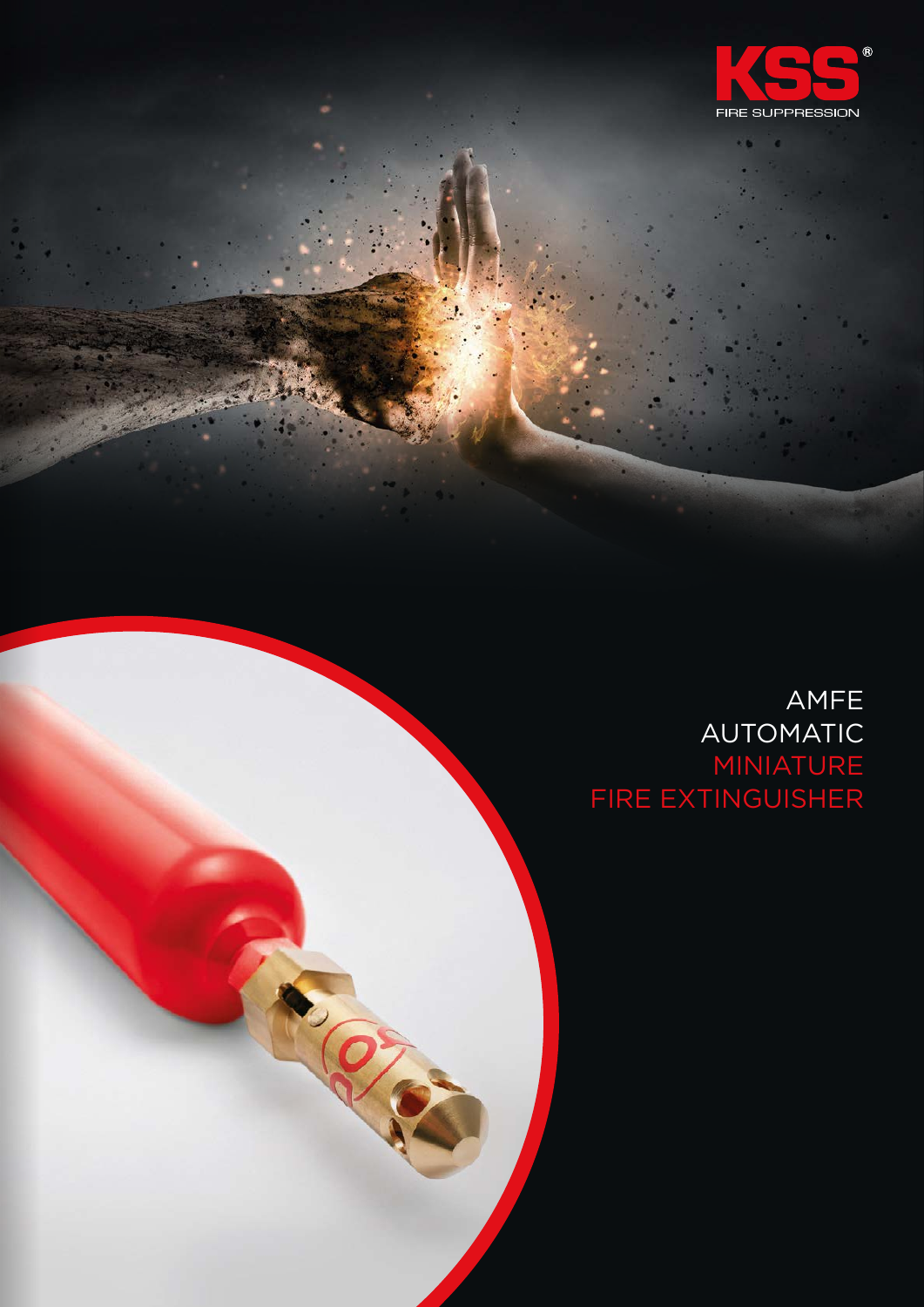# BUILT IN SAFETY

KSS Fire Suppression AMFE (Automatic Miniature Fire Extinguisher) reliably protects devices and equipment in industry, household and consumer electronics such as cabinets, home appliances, televisions, etc. against the dangers of fires. The AMFE detects and extinguishes a fire inside devices, preventing the spread of a fire.





S/R-AMFE & 3MT<sup>M</sup> NOVEC<sup>™</sup> cylinder (with electric signal connections)

- 3M™ NOVEC™ or CO2 as extinguishing agent
- Usable in various applications (home, industry, automotive, etc.)
- Mechanical release; no electric power supply required
- Release mechanism: qualified in the automotive and sprinkler industry
- Easy to use
- Easy to install (retrofi ttable) • Variety of customer specific operating & releasing temperatures available
- No water being used (gas)
- Scalable
- Robust and shock tolerant



## ADVANTAGES AT A GLANCE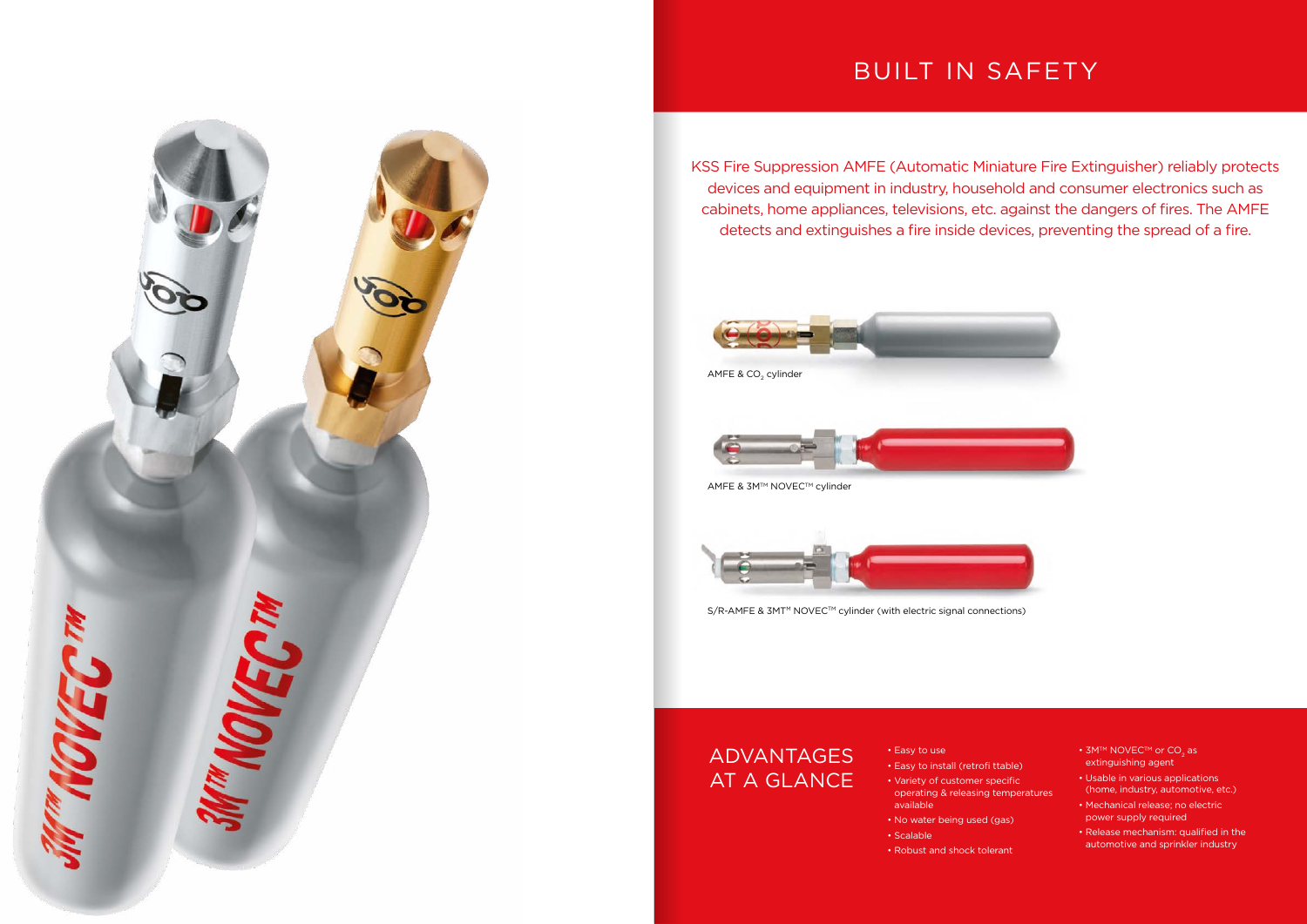The AMFE not only releases the extinguishing gas but also signals that it has. In installations where accessibility is limited, the AMFE can be connected to a monitoring system by two connectors for reading a signal. Permanently controlling if the AMFE has been initiated (e.g. line control through a PLC or monitoring device) allows for precise knowledge about the status of whether and where a fire might have started in an otherwise hard to reach installation. The S-AMFE is rated for typical PLC signals of 24V/48V and 1000mA. The connectors are standardized (6,3mm blade terminals), but customizations are possible.

### $\bullet$ **R-AMFE** - AMFE which can additionally be triggered remotely

The R-AMFE works like a conventional AMFE, releasing the extinguishing gas when the thermobulb bursts after the activation temperature has been reached by heat (as in a sprinkler). Additionally, the R-AMFE can be remotely triggered by activating a current signal into the R-AMFE causing a fast and precise increase of the heat at the bulb, ultimately resulting in a burst of the thermobulb assembled and release of the extinguishing gas. R-AMFE can also work much faster than a traditional AMFE if controlled by a monitoring device which also reads e.g. smoke detector signals and, upon the early detection of smoke, initiates the signal to release the R-AMFE even before signifi cant enough heat buildup. The applied current defi nes the time until the R-AMFE is initiated. As application requirements for the R-AMFE are customer specifi c, consulting the manufacturer is required to defi ne electrical and mechanical details to guarantee reliable and suffi cient operation.

### ADDITIONAL AMFE MODEL VARIANTS

### THE CHALL ENGE



Washing machines, televisions or industrial power supplies - fires in electric devices are a continuously increasing serious threat. And not only at homes damage caused by fires are increasing. There is also a significant risk of fire in the industry and automotive sector. Another example are highly valued collections which are subject to persistent fire hazard. The challenge is to automatically, energy-supply independently, detect and to extinguishing fires already in the early stage, consequently providing more safety. A system is needed, that can extinguish these fires reliably, fast and easily at any time and without external resources inside a housing.



**No rarity: A fire in an electric appliance (or on a PCB) Solution: The AMFE reliably extinguishes a fire** 

#### **S-AMFE** - AMFE with sensor connections  $\rightarrow$

### APPLICATION VARIETY

The application spectrum of the AMFE is diverse: It ranges from technical household appliances, exhibits and collections to solutions in a vast variety of applications, both at home and in the industry.





### THE FUNCTION

Due to rising heat in a fire scenario the pressure inside the glass bulb increases. After the predetermined operating temperature of the heat sensitive glass bulb is reached, the glass bulb bursts into small fragments and triggers a mechanism that releases the gas from the cylinder. The extinguishing medium is released through the holes in the outlet body and extinguishes the fire when the fire is still in an early stage. The quick operation and the effective extinguishing of the fire prevents further expansion of the fire and and helps keep fire damage to a minimum.

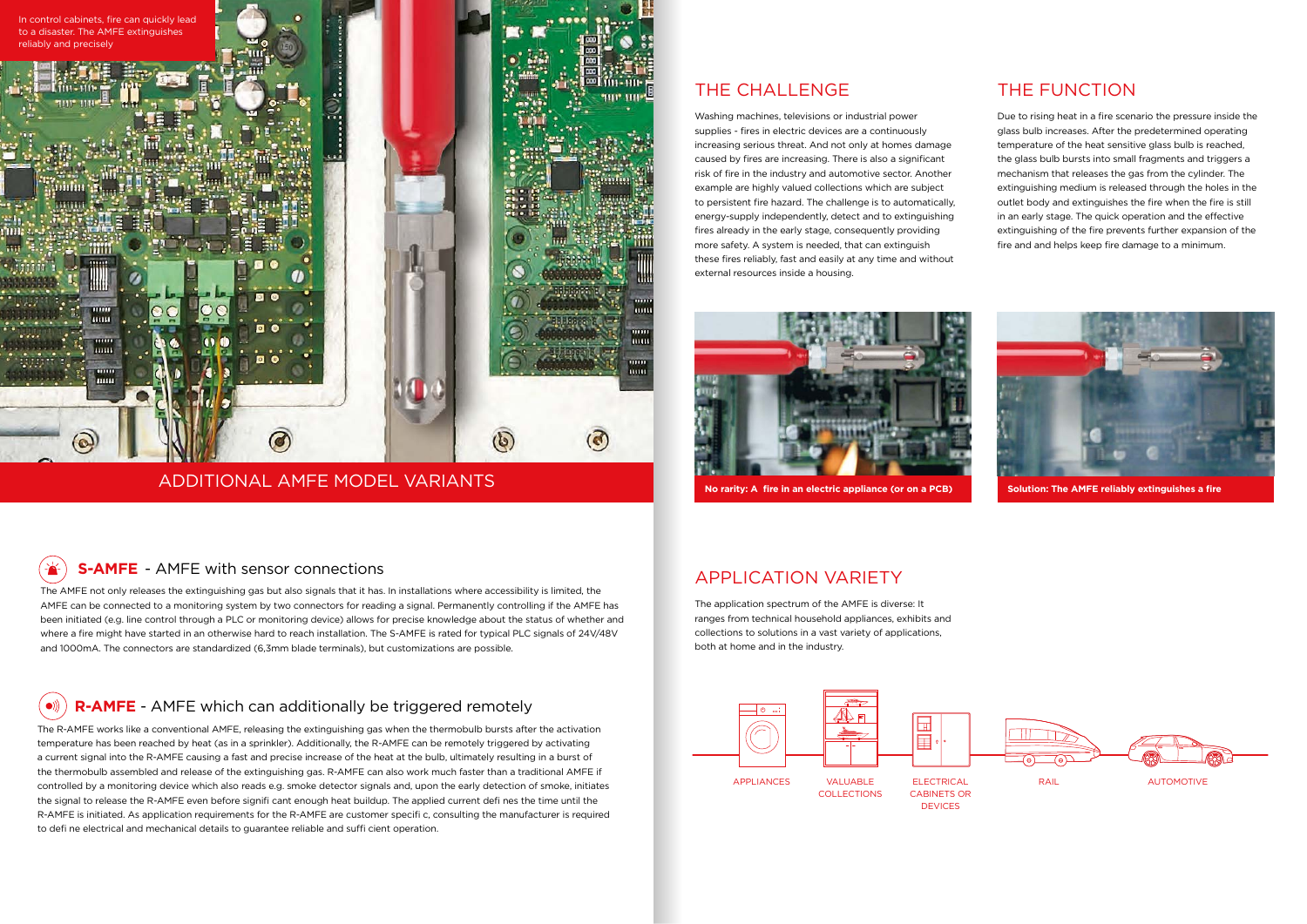### TECHNICAL SPECIFICATIONS

### PARTS

### MARKING & TRACEABILITY

- Dimensions (without cylinder): ø 16 mm x 64 mm/0,63" x 2,52"
- Minimum installation depth: 20 mm/0,79" (w/o cylinders)
- Activation temperature: 57°C 260°C/134,6° F 500° F
- Extinguishing agents:  $3M<sup>TM</sup>$  NOVEC<sup>TM</sup>, CO<sub>2</sub>
- Lifetime: 9 years + (for the cylinders)
- Lifetime: for release mechanism (see manual for details)



#### **Design Help & Configuration**

Sizing the AMFE, (the necessary quantity of extinguishing agent) has to be carried out in accordance with locally relevant standards (e.g. NFPA 12, NFPA 2001, VdS 2093, EN 15004).

The parts below are available as standard. Other sizes and temperatures are available upon request.

3MTM  $Size$ 

Each AMFE is marked with a label which, in addition to the type, production date and article number, also includes a batch number. This batch number guarantees a 100% traceability of all used components. Thus, not only information about the components being used can be retrieved, but also details about the executed quality tests during production.

For R & I-AMFE, please contact Helios Systems.

|             |                                            |                                            |                   |                   |                                                |                                | 3M™ NOVEC™ as<br>fire extinguishing agent      |                                            |                                | CO <sub>2</sub> as<br>fire extinguishing agent                                                       |
|-------------|--------------------------------------------|--------------------------------------------|-------------------|-------------------|------------------------------------------------|--------------------------------|------------------------------------------------|--------------------------------------------|--------------------------------|------------------------------------------------------------------------------------------------------|
|             |                                            | <b>Physical Dimensions Cylinder</b>        |                   |                   | Mounting<br><b>Brackets</b>                    | <b>NOVEC™</b><br>Content       | with NOVEC™                                    | Protected volume [m <sup>3</sup> ]*        |                                |                                                                                                      |
| <b>Size</b> | <b>Size</b><br>Diameter x<br>Length [inch] | <b>Size</b><br>Diameter x<br>Length [inch] | Volume<br>[Litre] | Volume<br>[fl oz] | Recommended<br><b>brackets</b><br>[DIN 3016-1] | <b>NOVEC</b><br>Volume<br>[ml] | Class A [E]<br>fire (4,2%<br><b>NFPA 2001)</b> | Class B<br>fire (5,9%<br><b>NFPA 2001)</b> | CO <sub>2</sub> Weight<br>[kg] | Protected<br>free volume<br>$\mathbf{[m^3]^{**}}$ with<br>CO <sub>2</sub> (NFPA 12,<br>class A fire) |
| #O          | 22x128                                     | $\frac{7}{6}$ x 5.04                       | 0,026             | 0,8               | RGSS <sub>22</sub>                             | 24                             | 0,06                                           | 0,04                                       | n.a.                           | n.a.                                                                                                 |
| #1          | 35x154                                     | $1\frac{3}{2}$ x 6.06                      | 0,080             | 2,70              | <b>RGSS 35</b>                                 | 72                             | 0,19                                           | 0,14                                       | 0,035                          | 0,037                                                                                                |
| #2          | 40x186                                     | $1\frac{9}{16} \times 7.32$                | 0,133             | 4,50              | RGSS 40                                        | 120                            | 0,32                                           | 0,23                                       | 0,060                          | 0,075                                                                                                |
| #3          | 51x251                                     | $2 \times 9.88$                            | 0,267             | 9,00              | 2x RSGU 56                                     | 241                            | 0,64                                           | 0,46                                       | 0,135                          | 0,084                                                                                                |
| #4          | 51x356                                     | $2 \times 14.02$                           | 0,400             | 13,50             | 2x RSGU 56                                     | 360                            | 0,96                                           | 0,69                                       | 0,200                          | 0,124                                                                                                |
| #5          | 60x380                                     | $2^{3}/_{\circ} \times 14.96$              | 0,670             | 22,60             | 2x RSGU                                        | 63 603                         | 1,61                                           | 1,15                                       | 0,350                          | 0,217                                                                                                |

Only for reference. The actual sizing is the responsibility of the customer. \*) Protected volumes are estimates. NFPA2001 (2012) standard formulas have been applied. KSS Fire Suppression Thermo Bulbs GmbH is not responsible for sizing. \*\*) Protected volumes are estimates. NFPA12 (2012) standard formulas have been applied. KSS Fire Suppression Thermo Bulbs GmbH is not responsible for sizing.



| CO <sub>2</sub> Cylinders |                |
|---------------------------|----------------|
| Part                      | <b>Name</b>    |
| n.a.                      | n.a.           |
| 10945                     | CO2 35g/100°C  |
| 10946                     | CO2 60g/100°C  |
| 10947                     | CO2 135g/100°C |
| 10948                     | CO2 200/100°C  |
| 10949                     | CO2 350g/100°C |
|                           |                |

| <b>AMFE</b> |             |                                                  | <b>S-AMFE</b> |                     |                                                                          |
|-------------|-------------|--------------------------------------------------|---------------|---------------------|--------------------------------------------------------------------------|
| Part        | <b>Name</b> | <b>Description</b>                               |               | Part Name           | <b>Description</b>                                                       |
|             |             | 10899 AMFE SR3 68 AMFE, with KSS 68°C/155°F bulb |               |                     | 11043 S-AMFE SR3 68 AMFE, with KSS 68°C/155°F bulb and sensor connection |
|             |             | 10900 AMFE SR3 79 AMFE, with KSS 79°C/175°F bulb |               | 11044 S-AMFE SR3 79 | AMFE, with KSS 79°C/175°F bulb and sensor connection                     |
|             |             | 10901 AMFE SR3 93 AMFE, with KSS 93°C/200°F bulb |               |                     | 11045 S-AMFE SR3 93 AMFE, with KSS 93°C/200°F bulb and sensor connection |



| Size | Part  | <b>Name</b>           |
|------|-------|-----------------------|
| #0   | 11100 | Cylinder NOVEC™ 26ml  |
| #1   | 11101 | Cylinder NOVEC™ 72ml  |
| #2   | 11102 | Cylinder NOVEC™ 120ml |
| #3   | 11103 | Cylinder NOVEC™ 241ml |
| #4   | 11104 | Cylinder NOVEC™ 360ml |
| #5   | 11105 | Cylinder NOVEC™ 603ml |
|      |       |                       |